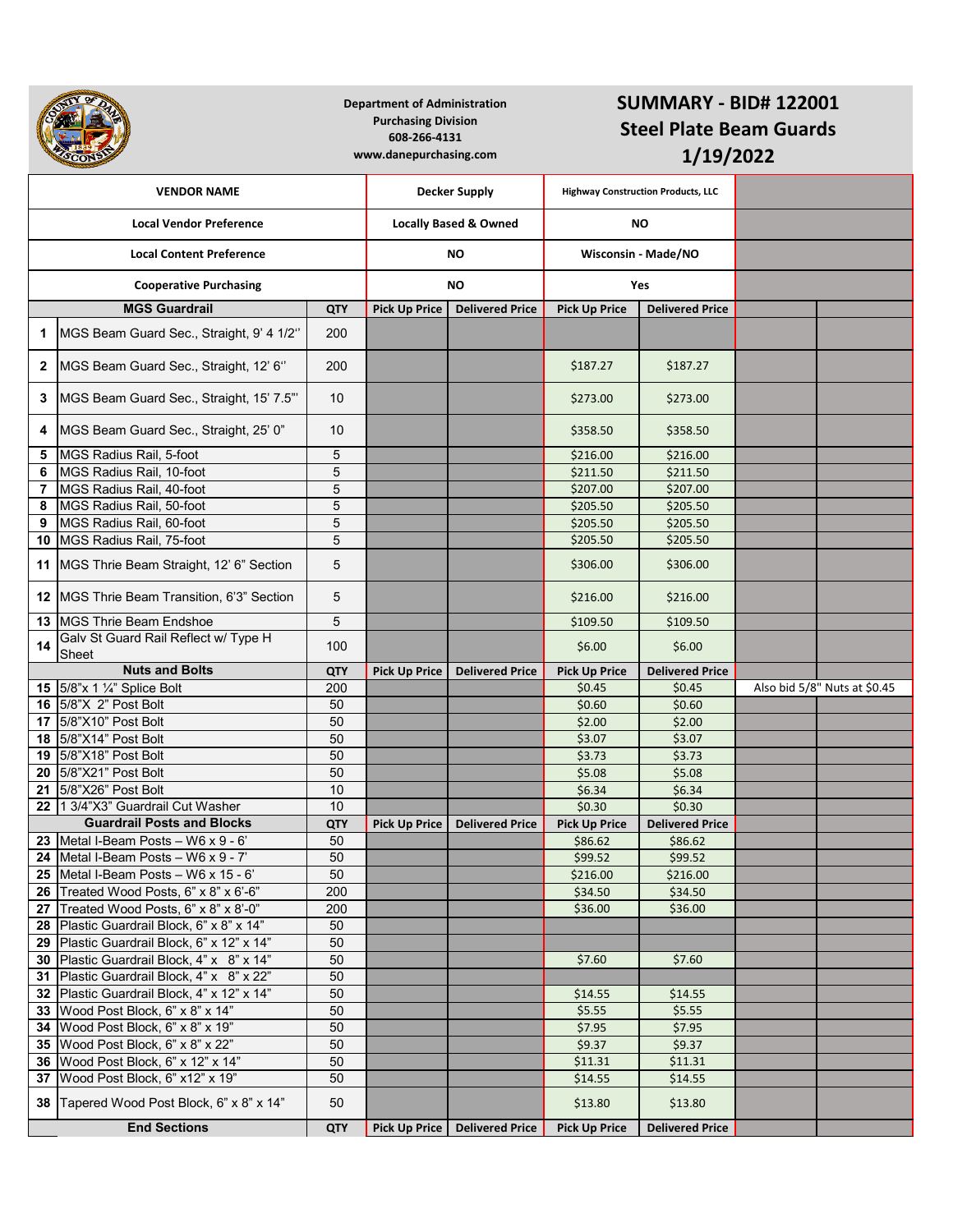|    | 39 Wrap Around Ends (round ends)                                     | 1            |                      |                        | \$65.32              | \$65.32                |  |
|----|----------------------------------------------------------------------|--------------|----------------------|------------------------|----------------------|------------------------|--|
|    | 40 Flared Ends (fish tail ends)                                      | 1            |                      |                        | \$62.00              | \$62.00                |  |
|    | 41 Bronstad Ends                                                     | $\mathbf{1}$ |                      |                        | \$187.00             | \$187.00               |  |
|    | 42 End Shoe (bridge connection)                                      | $\mathbf{1}$ |                      |                        | \$68.40              | \$68.40                |  |
|    | <b>Type I and II Anchorage</b>                                       | <b>QTY</b>   | <b>Pick Up Price</b> | <b>Delivered Price</b> | <b>Pick Up Price</b> | <b>Delivered Price</b> |  |
|    | 43 Type I Anchor Assembly Complete                                   | 1            |                      |                        | \$1,387.50           | \$1,387.50             |  |
|    | 44 Type II Anchor Assembly Complete                                  | $\mathbf{1}$ |                      |                        | \$937.50             | \$937.50               |  |
|    |                                                                      |              |                      |                        |                      |                        |  |
|    | 45   12.5' Rail(Special Punched for Type I&II)                       | $\mathbf{1}$ |                      |                        | \$175.00             | \$175.00               |  |
|    | 46   12.5' Rail (Special Punched for Type III)                       | $\mathbf{1}$ |                      |                        | \$225.00             | \$225.00               |  |
|    | 47 Cable Anchor Box                                                  | $\mathbf{1}$ |                      |                        | \$46.50              | \$46.50                |  |
|    | 48 Double Swaged Cable                                               | $\mathbf{1}$ |                      |                        | \$94.50              | \$94.50                |  |
|    | 49 Steel Tube (LG 6" x 8" x 5")                                      | $\mathbf{1}$ |                      |                        | \$200.00             | \$200.00               |  |
|    | 50 1 Piece Buffered Terminal End Section                             | $\mathbf{1}$ |                      |                        | \$205.00             | \$205.00               |  |
|    | <b>SKT 350 &amp; MSKT End Treatments</b>                             | <b>QTY</b>   | <b>Pick Up Price</b> | <b>Delivered Price</b> | <b>Pick Up Price</b> | <b>Delivered Price</b> |  |
|    | 51 SKT 350, complete*                                                | 1            |                      |                        | \$3,075.00           | \$3,075.00             |  |
|    | 52 MSKT, complete*                                                   | $\mathbf{1}$ |                      |                        | \$2,998.50           | \$2,998.50             |  |
|    | 53 S3000, Impact Head                                                | $\mathbf{1}$ |                      |                        | \$1,200.00           | \$1,200.00             |  |
|    | 54 MS3000, Impact Head                                               | $\mathbf{1}$ |                      |                        |                      |                        |  |
|    |                                                                      |              |                      |                        |                      |                        |  |
| 55 | W-beam Guardrail End Section, 12 Ga.<br>S1303, 12'-6" Section        | 5            |                      |                        | \$247.50             | \$247.50               |  |
| 56 | W-beam Guardrail End Section, 12 Ga.<br>S1305, 25'-0" Section        | 5            |                      |                        |                      |                        |  |
|    | 57 S730, Foundation Soil Tubes, 6"x8"x6'0"                           | $\mathbf{1}$ |                      |                        | \$318.00             | \$318.00               |  |
| 58 | MSKT - First Post Top (6x6x1/8" Tube)<br>MTPHP1A                     | $\mathbf{1}$ |                      |                        | \$175.50             | \$175.50               |  |
| 59 | MSKT - First Post Bottom (6' W6x15)<br>MTPHP1B                       | $\mathbf{1}$ |                      |                        | \$262.00             | \$262.00               |  |
| 60 | MSKT - Second Post Assembly Top<br>UHP2A                             | $\mathbf{1}$ |                      |                        | \$115.50             | \$115.50               |  |
| 61 | MSKT - Second Post Assembly Bottom<br>HP2B                           | $\mathbf{1}$ |                      |                        | \$91.50              | \$91.50                |  |
|    | 62 MSKT - Strut, MS785                                               | $\mathbf{1}$ |                      |                        | \$112.27             | \$112.27               |  |
|    | 63 E740, Pipe Sleeve 2" Standard Pipex5 1/2"                         | $\mathbf{1}$ |                      |                        | \$6.00               | \$6.00                 |  |
|    | <b>64</b> E750, Bearing Plate $- 8" \times 8" \times 5/8"$           | 1            |                      |                        | \$27.00              | \$27.00                |  |
|    | 65 Short Radius Cable Box                                            | $\mathbf{1}$ |                      |                        | \$46.50              | \$46.50                |  |
|    | 66 S760, Cable Anchor Bracket                                        | $\mathbf{1}$ |                      |                        | \$73.50              | \$73.50                |  |
|    | 67 E770, BCT Cable Anchor Assembly                                   | 1            |                      |                        | \$94.50              | \$94.50                |  |
|    | 68 E780, Ground Strut                                                | $\mathbf{1}$ |                      |                        | \$112.27             | \$112.27               |  |
|    | 69   P650, 5 1/2" x 7 1/2" x 45" Wood Posts                          | 1            |                      |                        | \$29.00              | \$29.00                |  |
|    | <b>70</b> P671, 6" x 8" x 6'-0" Wood CRT Posts                       | $\mathbf{1}$ |                      |                        | \$30.00              | \$30.00                |  |
|    | 71   P675, 6" x 8" x 14" Timber Blockouts                            | $\mathbf{1}$ |                      |                        | 8.00 per drilled     | 8.00 per drilled       |  |
|    | 72 E3151, Impact Face Object Marker                                  | $\mathbf{1}$ |                      |                        | \$30.00              | \$30.00                |  |
|    | 73 B580754, 5/8" x 7 1/4" Hex Bolts                                  | 1            |                      |                        | \$2.00               | \$2.00                 |  |
|    | 74 B581004, 5/8" x 10" Hex Bolts                                     | 1            |                      |                        | \$2.05               | \$2.05                 |  |
|    | 75 B581002, 5/8" x 10" HGR Post Bolt                                 | 1            |                      |                        | \$2.00               | \$2.00                 |  |
|    | 76 B581802, 5/8" x 18" HGR Post Bolt                                 | 1            |                      |                        | \$3.73               | \$3.73                 |  |
|    | 77 N050, 5/8" HGR Nuts                                               | $\mathbf{1}$ |                      |                        | \$0.45               | \$0.45                 |  |
|    | 78 W050, 5/8" Flat Washer                                            | $\mathbf{1}$ |                      |                        | \$0.30               | \$0.30                 |  |
|    | 79 N100, 1" Anchor Cable Hex Nuts                                    | $\mathbf{1}$ |                      |                        | \$1.50               | \$1.50                 |  |
|    | 80 W100, 1" Anchor Cable Washers                                     | $\mathbf{1}$ |                      |                        | \$0.47               | \$0.47                 |  |
|    | 81 SB58A, Cable Anchor Bracket Shidr Bolts                           | $\mathbf{1}$ |                      |                        | \$42.00              | \$42.00                |  |
|    | 82 N055, 1/2" A325 Structural Nuts                                   | $\mathbf{1}$ |                      |                        | \$0.35               | \$0.35                 |  |
| 83 | W050A, 1-1/16" OD x 9/16" ID, A325                                   | $\mathbf{1}$ |                      |                        | \$0.35               | \$0.35                 |  |
|    | <b>Structural Washer</b><br><b>Trinity Thrie-Beam Bullnose Parts</b> | <b>QTY</b>   | <b>Pick Up Price</b> | <b>Delivered Price</b> | <b>Pick Up Price</b> | <b>Delivered Price</b> |  |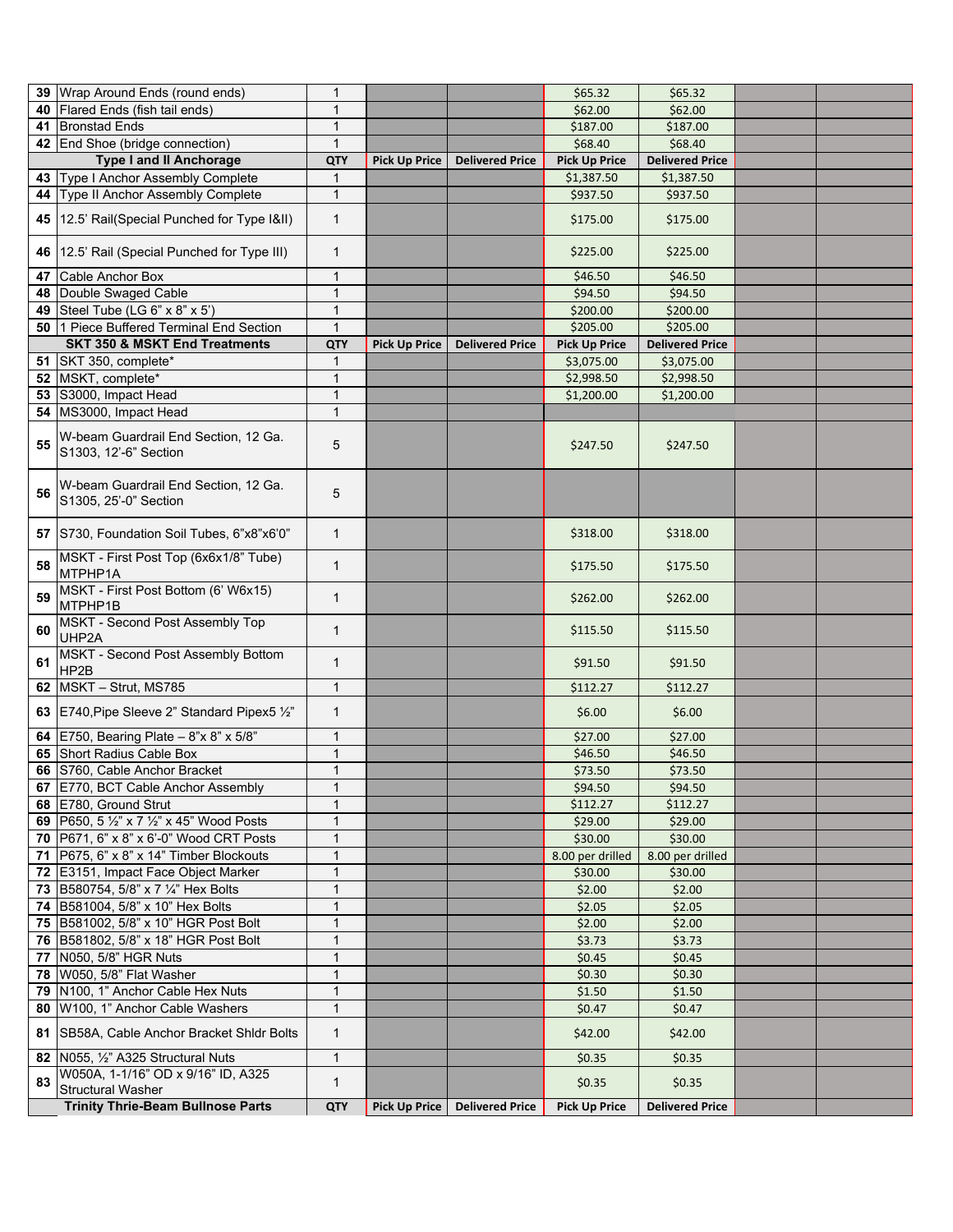|    | 84   12379G Slotted Threibeam, 12.5' - 5' rad                  | $\mathbf{1}$   |                      |                        | \$622.50             | \$622.50               |  |
|----|----------------------------------------------------------------|----------------|----------------------|------------------------|----------------------|------------------------|--|
|    | 85 12385G Slotted Thriebeam, 12.5'-34'rad.                     | $\mathbf{1}$   |                      |                        | \$572.00             | \$572.00               |  |
|    | 86 12383G Slotted Thriebeam, 12.5's lotted rail                | $\mathbf{1}$   |                      |                        | \$409.00             | \$409.00               |  |
| 87 | 209G Thriebeam, 12'6" Section                                  | 1              |                      |                        | \$306.00             | \$306.00               |  |
| 88 | 729G - 6" x 8" x 8' Tube Sleeve                                | 1              |                      |                        | \$294.00             | \$294.00               |  |
|    | 89 749G - 6" x 8" x 6' Tube Sleeve                             | $\mathbf{1}$   |                      |                        | \$318.00             | \$318.00               |  |
|    | 90 $\big  6115B - 5.5" \times 7.5" \times 3'10"$ Treated Posts | $\mathbf{1}$   |                      |                        | \$29.00              | \$29.00                |  |
|    | 91 6669G - 5/8" x 14'4" Nose Cable                             | 1              |                      |                        | \$213.00             | \$213.00               |  |
|    | 92 19361G - Nose Cable Anchor Plates                           | $\mathbf{1}$   |                      |                        | \$61.50              | \$61.50                |  |
|    | <b>Universal Tau Crash Cushion</b>                             | <b>QTY</b>     | <b>Pick Up Price</b> | <b>Delivered Price</b> | <b>Pick Up Price</b> | <b>Delivered Price</b> |  |
|    | 93 Nose Piece                                                  | 1              |                      |                        |                      |                        |  |
|    | 94 Wide Nose Piece                                             | 1              |                      |                        |                      |                        |  |
|    | 95 Type A Energy Absorbing Cartridge                           | 1              |                      |                        |                      |                        |  |
|    | 96 Type B Energy Absorbing Cartridge                           | 1              |                      |                        |                      |                        |  |
|    | 97 Single Slider Panel                                         | $\overline{1}$ |                      |                        |                      |                        |  |
|    | 98 Pipe Panel Mount                                            | 1              |                      |                        |                      |                        |  |
|    | 99 Lateral Support Cable per Foot                              | $\mathbf{1}$   |                      |                        |                      |                        |  |
|    | 100 Single X Bulkhead                                          | 1              |                      |                        |                      |                        |  |
|    | 101 Double X Bulkhead                                          | 1              |                      |                        |                      |                        |  |
|    | 102 Triple X Bulkhead                                          | $\mathbf{1}$   |                      |                        |                      |                        |  |
|    | <b>Quad-Guard Systems</b>                                      | QTY            | <b>Pick Up Price</b> | <b>Delivered Price</b> | <b>Pick Up Price</b> | <b>Delivered Price</b> |  |
|    | 103 Yellow Nose Assembly                                       | 1              | \$915.10             | \$915.10               |                      |                        |  |
|    | 104 Type I Cartridge                                           | 1              | \$898.65             | \$898.65               |                      |                        |  |
|    | 105 Type II Cartridge                                          | 1              | \$944.76             | \$944.76               |                      |                        |  |
|    | 106 Fender Panel                                               | 1              | \$789.85             | \$789.85               |                      |                        |  |
|    | 107 Monorail (1 Bay)                                           | 1              | \$935.29             | \$935.29               |                      |                        |  |
|    | 108 Diaphragm (24" unit pricing)                               | $\mathbf{1}$   | \$1,221.41           | \$1,221.41             |                      |                        |  |
|    | <b>Energite Crash Systems</b>                                  | QTY            | <b>Pick Up Price</b> | <b>Delivered Price</b> | <b>Pick Up Price</b> | <b>Delivered Price</b> |  |
|    | 109 Yellow Nose Assembly                                       | 1              |                      |                        |                      |                        |  |
|    | 110 Energite III 1400# Container, Model 640                    | 1              | \$380.00             | \$380.00               |                      |                        |  |
|    | 111 Energite III 2100# Container, Model 960                    | 1              | \$380.00             | \$380.00               |                      |                        |  |
|    | 112 Energite III 200/400# Inner Cone                           | $\mathbf{1}$   | \$140.00             | \$140.00               |                      |                        |  |
|    | 113 Energite III 700# Inner Cone                               | $\mathbf{1}$   | \$140.00             | \$140.00               |                      |                        |  |
|    | 114 Black Lid                                                  | $\mathbf{1}$   | \$140.00             | \$140.00               |                      |                        |  |
|    | <b>Cass Cable Guard Parts</b>                                  | <b>QTY</b>     | <b>Pick Up Price</b> | <b>Delivered Price</b> | <b>Pick Up Price</b> | <b>Delivered Price</b> |  |
|    | 115 5/16" Hex Nut A563, #3245G                                 | 1              |                      |                        | \$0.14               | \$0.14                 |  |
|    | 116 5/16"X2" Hex Bolt Grd 5, #3248G                            | 1              |                      |                        | \$3.09               | \$3.09                 |  |
|    | 117 Cass Cable Spacer TL3, #5700B                              | $\mathbf{1}$   |                      |                        | \$6.00               | \$6.00                 |  |
|    | 118 Cass CBL SPCR TL3 Ref Yellow #5701B                        | 1              |                      |                        | \$7.25               | \$7.25                 |  |
|    | 119 Cass Post StrapS4 TL3/4, #5707T                            | 1              |                      |                        | \$8.36               | \$8.36                 |  |
|    | 120 Cass Dust Cover S4 Post, #5708B                            | $\mathbf{1}$   |                      |                        | \$11.52              | \$11.52                |  |
|    | 121 Cass Cbl Int 1000' LT/RT, #5816G                           | $\mathbf{1}$   |                      |                        | \$3,900.00           | \$3,900.00             |  |
|    | 122 Cass Cble Term 54'4 LT/RT, #5817G                          | 1              |                      |                        | \$411.44             | \$411.44               |  |
|    | 123 Cass Cbl Term 48'1 LT/RT, #5818G                           | 1              |                      |                        | \$371.00             | \$371.00               |  |
|    |                                                                |                |                      |                        |                      |                        |  |
|    | 124 Cass Cbl Term 41'10 LT/RT, #5819G                          | 1              |                      |                        | \$352.00             | \$352.00               |  |
|    | 125 Cass Lock Bolt 5/16", #5825G                               |                |                      |                        | \$3.30               | \$3.30                 |  |
|    | 126 Cass 5/16" Rnd Wshr F436, #5831G                           | $\overline{1}$ |                      |                        | \$0.20               | \$0.20                 |  |
|    | 127 Cass 5/16" Hx Nut SAE GR5, #5832G                          | 1              |                      |                        | \$0.20               | \$0.52                 |  |
|    | 128 Cass Sleeve Cover S3 Post, #5839B                          | 1              |                      |                        | \$11.52              | \$11.52                |  |
|    | 129 Cass-Cbl Brkt for CRP PST, #33909G                         | 1              |                      |                        | \$50.62              | \$50.62                |  |
|    | 130 CCT Line Post S3x5.7 5'3, #33910G                          |                |                      |                        | \$147.20             | \$147.20               |  |
|    | 131 Cass-CRP-Upper Post 2'0, #33935A                           | 1              |                      |                        | \$476.00             | \$476.00               |  |
|    | <b>132</b> Cass-TL3 Spost 3'-11 1/4,                           | $\mathbf{1}$   |                      |                        | \$167.34             | \$167.34               |  |
|    | <b>Safefence Cable Guard Parts</b><br>133 CBD041HDG            | QTY            | <b>Pick Up Price</b> | <b>Delivered Price</b> | <b>Pick Up Price</b> | <b>Delivered Price</b> |  |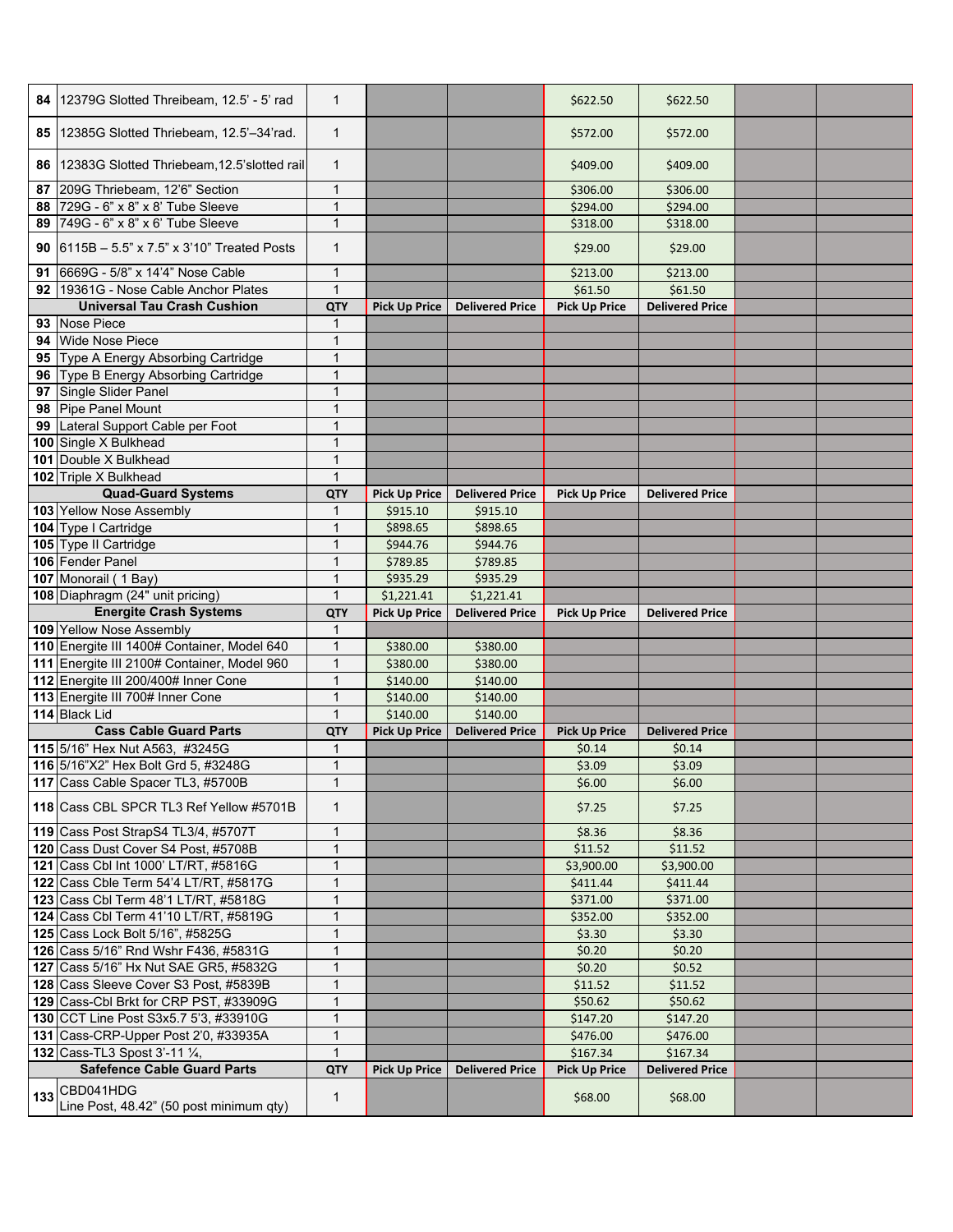| 134        | CBD043HDG<br>Stiffening Plate, HDG (A-123)                                                                 | $\mathbf{1}$      |                      |                        | \$8.00               | \$8.00                 |  |
|------------|------------------------------------------------------------------------------------------------------------|-------------------|----------------------|------------------------|----------------------|------------------------|--|
| 135        | <b>CBD010</b><br>Plastic Cap                                                                               | 1                 |                      |                        | \$6.32               | \$6.32                 |  |
| 136        | <b>CBD011</b>                                                                                              | $\mathbf{1}$      |                      |                        | \$6.80               | \$6.80                 |  |
| 137        | Stiffening Clamp, 304SS<br>CBD042                                                                          | 1                 |                      |                        | \$2.10               | \$2.10                 |  |
| 138        | C-Hook, 304SS<br><b>CBD020</b><br>Plastic Spacers, 1-3/16"x3-5/32" (3/Post)                                | $\mathbf{1}$      |                      |                        | \$1.92               | \$1.92                 |  |
| 139        | CBD009                                                                                                     | $\mathbf{1}$      |                      |                        | \$3.28               | \$3.28                 |  |
|            | Plastic Foundation (Socket) Cover<br>CBD040HDG                                                             |                   |                      |                        |                      |                        |  |
|            | 140 Cable Post Steel Sleeve, 16ga.,<br>1.375" x 4" x 17.7", HDG                                            | $\mathbf{1}$      |                      |                        | \$18.85              | \$18.85                |  |
|            | CBDRS - Yellow-Tysh<br>141 Reflective Sheet Yellow, Type SH,<br>1.75" x 4.625"                             | 1                 |                      |                        | \$6.75               | \$6.75                 |  |
| 142        | CBD024HDG<br>Tensioning Clamp, HDG (A-123)                                                                 | $\mathbf{1}$      |                      |                        | \$30.08              | \$30.08                |  |
| 143        | <b>CBD023</b><br>Cable Swedged End Fittings                                                                | $\mathbf{1}$      |                      |                        | \$76.24              | \$76.24                |  |
|            | 3x7 Cablewire<br><b>144</b> Cable, 3/4", Class A, EH5<br>3x7, GRC, ASTM-741 (2,000' spool)                 | 1                 |                      |                        | upon request         | upon request           |  |
| 145        | CBD018HDG<br>Anchor Box with rebar loops, HDG (A-123)                                                      | $\mathbf{1}$      |                      |                        | \$640.00             | \$640.00               |  |
|            | CBD028<br>146 Check Rope, 3/8" diam. X 66", 6x26 1<br>WRC, Wire Rope                                       | $\mathbf{1}$      |                      |                        | \$70.00              | \$70.00                |  |
| 147        | CBD028HDG                                                                                                  | $\mathbf{1}$      |                      |                        | \$55.00              | \$55.00                |  |
|            | Safety Shackle, 5/8", HDG (A-123)                                                                          |                   |                      |                        |                      |                        |  |
|            | 1054G<br>148 7/8-9 Hvy Hex Nut, A563, DH, HDG (A-                                                          | 1                 |                      |                        | \$1.75               | \$1.75                 |  |
| 149        | 153)<br>1053G                                                                                              | $\mathbf{1}$      |                      |                        | \$0.98               | \$0.98                 |  |
|            | 7/8" Flat Washer, F844<br><b>Attenuators - Test Level III</b>                                              | QTY               |                      | <b>Delivered Price</b> |                      | <b>Delivered Price</b> |  |
| 150        | Attenuator-Test Level III w/ Concrete                                                                      | $\mathbf{1}$      | <b>Pick Up Price</b> |                        | <b>Pick Up Price</b> |                        |  |
| 151        | Anchors - WisDOT APL Item<br>Attenuator-Test Level III w/Asphalt<br>Anchors - WisDOT APL Item (list below) | 1                 |                      |                        |                      |                        |  |
|            | 152 Transition Jersey Barrier - Right                                                                      | 1                 |                      |                        |                      |                        |  |
|            | 153 Transition Jersey Barrier - Left                                                                       | $\mathbf{1}$      |                      |                        |                      |                        |  |
|            | 154 Bolt Shear                                                                                             | 1                 |                      |                        |                      |                        |  |
|            | 155 Panel Delineator (Painted Yellow)                                                                      | $\mathbf{1}$      |                      |                        |                      |                        |  |
|            | 156 Panel Delineator (Painted Black) TL3 -<br>Panel Delineator Diamond Grade Chevron                       | 1<br>$\mathbf{1}$ |                      |                        |                      |                        |  |
| 157<br>158 | 6" Stripes TL3<br>Panel Delineator Diamond Grade Left                                                      | 1                 |                      |                        |                      |                        |  |
|            | Shoulder 6" Stripes TL3<br>Panel Delineator Diamond Grade Right                                            | $\mathbf{1}$      |                      |                        |                      |                        |  |
| 159        | Shoulder 6" Stripes TL3                                                                                    |                   |                      |                        |                      |                        |  |
|            | 160 Panel Side TL2 & TL3                                                                                   | $\mathbf{1}$      |                      |                        |                      |                        |  |
|            | 161 Panel Sled                                                                                             | 1<br>1            |                      |                        |                      |                        |  |
|            | 162 Panel Rear<br>163 Keeper Side (Sled Panels) TL2 & TL3                                                  | 1                 |                      |                        |                      |                        |  |
|            | 164 Keeper Side #1 (Side Panels) TL2 & TL3                                                                 | 1                 |                      |                        |                      |                        |  |
|            | 165 Keeper Side #2 (Rear Panels) TL2 &<br>TL <sub>3</sub><br>166 Reset Parts Kit TL3                       | $\mathbf{1}$      |                      |                        |                      |                        |  |